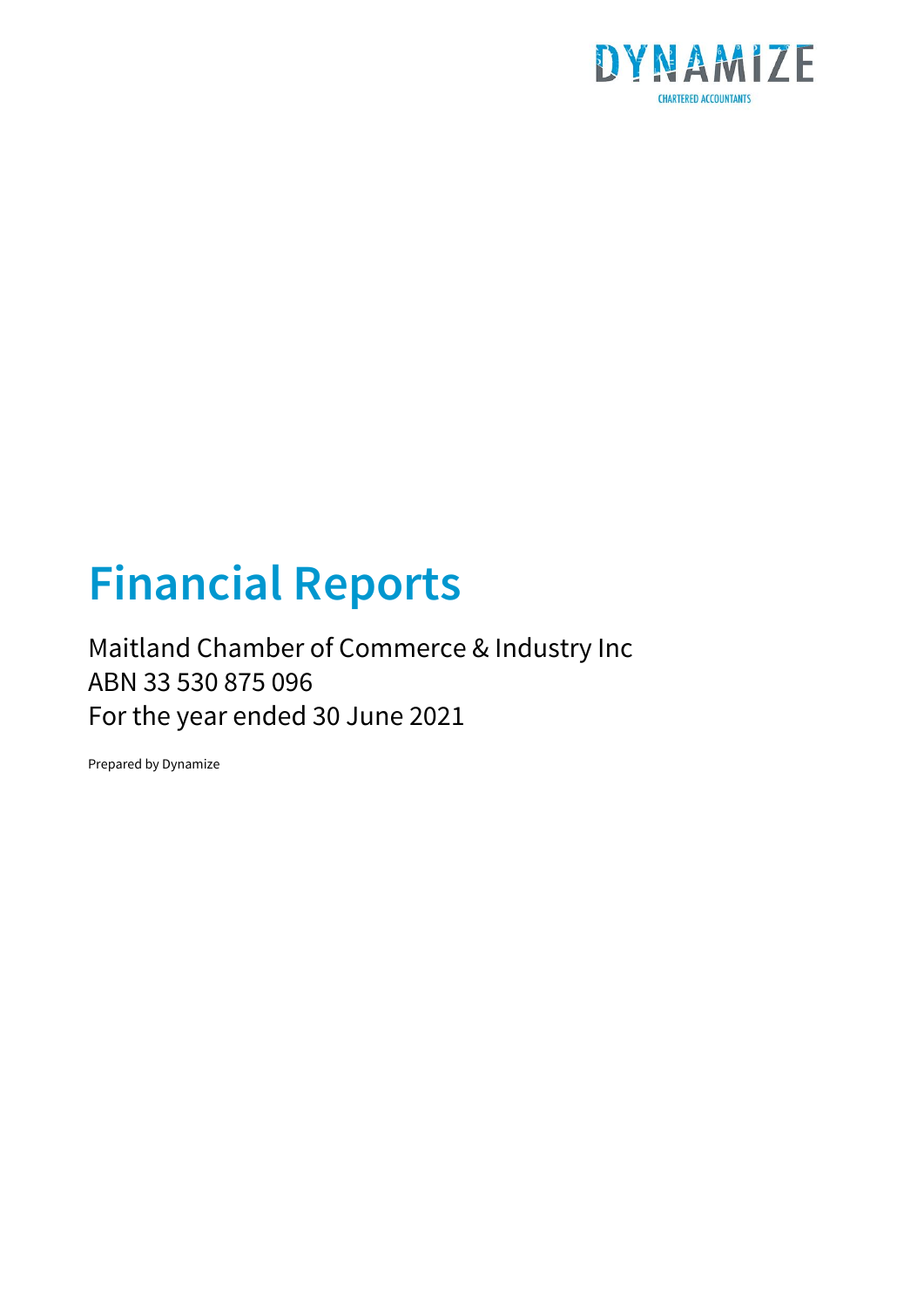

## **Contents**

- Committee's Report
- Income and Expenditure Statement
- Assets and Liabilities Statement
- Notes to the Financial Statements
- Movements in Equity
- Committee Declaration
- Compilation Report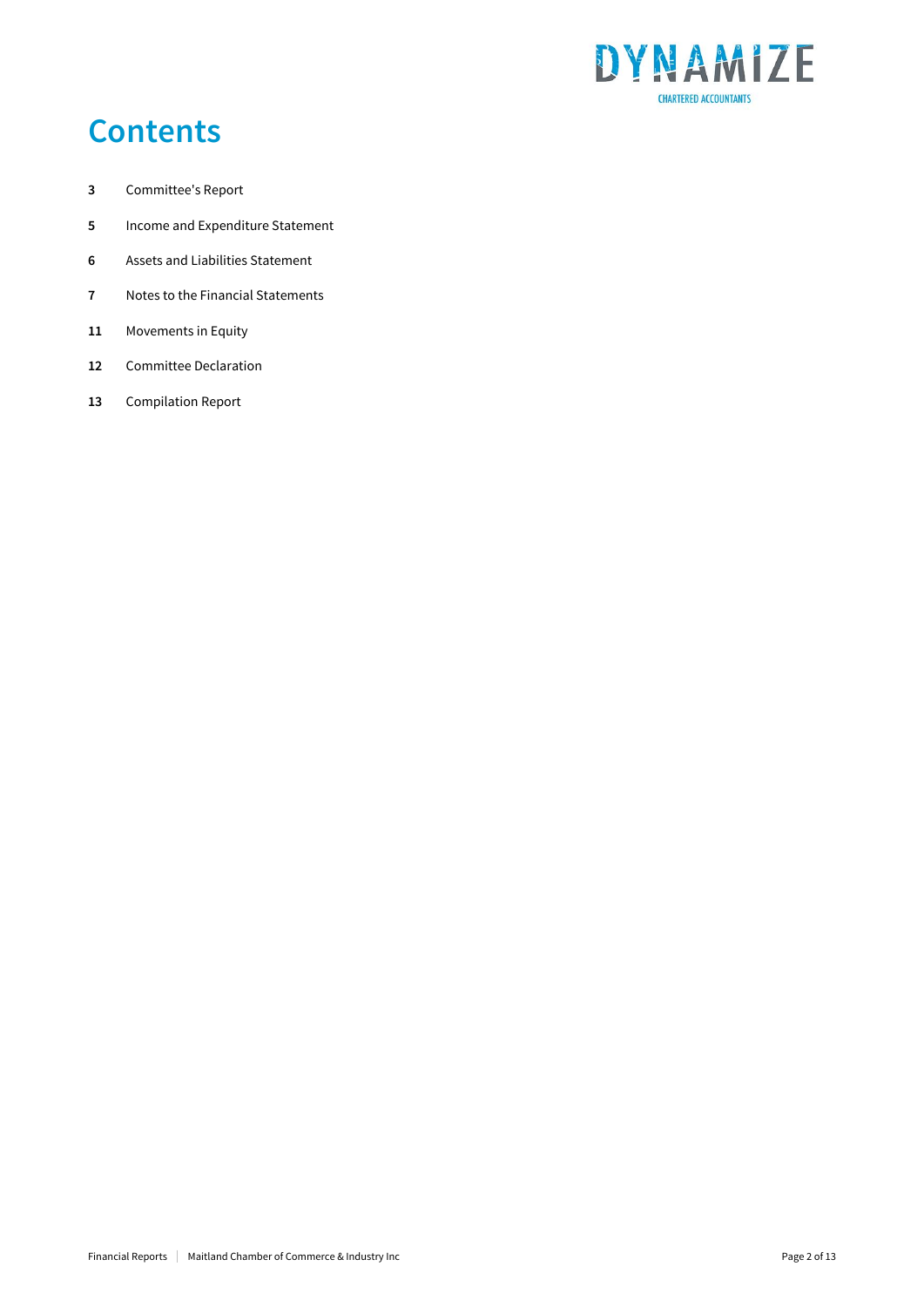

## **Committee's Report**

### **Maitland Chamber of Commerce & Industry Inc For the year ended 30 June 2021**

#### **Committee's Report**

Your committee members submit the financial report of Maitland Chamber of Commerce & Industry Inc for the financial year ended 30 June 2021.

#### **Meetings of Committee Members**

During the financial year, a number of committee meetings were held. Attendances by each of committee member during the year were as follows:

| <b>Committee Members Name</b> | <b>Number Eligible to Attend</b> | <b>Number Attended</b> |
|-------------------------------|----------------------------------|------------------------|
| Shane Hamilton                | 10                               | 10                     |
| Michael Maffey                | 10                               | 10                     |
| Louise Lennox                 | 10                               | 10                     |
| Andrew Mason                  | 10                               | $\overline{7}$         |
| Melissa King                  | 10                               | 9                      |
| Helen Oswald                  | 10                               | 9                      |
| Andrew Vile                   | 10                               | 10                     |
| Iain MacDonald                | 10                               | $\overline{7}$         |
| Melanie Thornton              | 10                               | 4                      |
| Sachin Joshi                  | 10                               | 6                      |
| <b>Melanie Power</b>          | 8 - resigned 4 June 2021         | 4                      |
| Randeep Singh                 | 8 - resigned 23 June 2021        | 3                      |

#### **Principal Activities**

The Executive Committee is responsible for activity across these seven core business areas:

- Advocacy and Engagement
- Events and Marketing
- Governance and Policy
- Infrastructure
- Finance
- **Membership**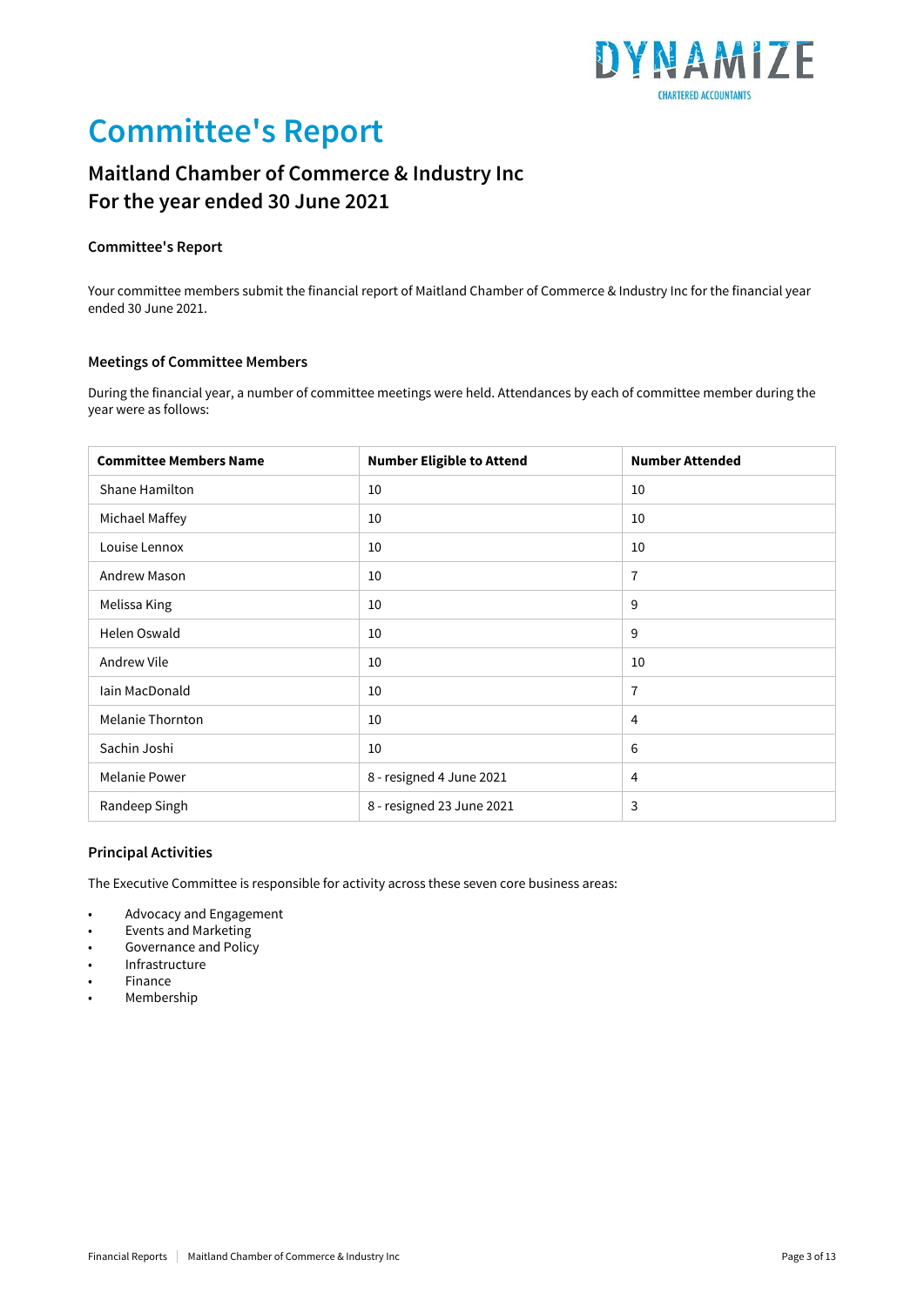

#### **Committee Members**

The names of committee members throughout the year and at the date of this report are:

| <b>Committee Member</b> | <b>Position</b>         |
|-------------------------|-------------------------|
| Shane Hamilton          | President               |
| Michael Maffey          | Vice President          |
| Louise Lennox           | Treasurer               |
| Andrew Mason            | <b>Executive Member</b> |
| Melissa King            | <b>Executive Member</b> |
| Helen Oswald            | <b>Executive Member</b> |
| Andrew Vile             | <b>Executive Member</b> |
| Iain MacDonald          | Executive Member        |
| Melanie Thornton        | Executive Member        |
| Sachin Joshi            | <b>Executive Member</b> |
| Kate Meyn-Shrimpton     | Member Liaison          |

#### **Significant Changes**

The financial year has seen a number of significant impacts:

- The COVID-19 pandemic was still being felt at the beginning of the financial year. Social activities resumed with positive attendance although the June 2021 Sydney lock down due to the COVID-19 Delta Variant had started to effect Hunter Valley Business.
- The report of the Treasurer at the Annual General Meeting will highlight other areas of the financial results which deviated significantly from the established budget for the year

#### **Going Concern**

This financial report has been prepared on a going concern basis which contemplates continuity of normal business activities and the realisation of assets and settlement of liabilities in the ordinary course of business.

The ability of the association to continue to operate as a going concern is dependent upon the ability of the association to generate sufficient cashflows from operations to meet its liabilities. The members of the association believe that the going concern assumption is appropriate.

Signed in accordance with a resolution of the Members of the Committee:

\_\_\_\_\_\_\_\_\_\_\_\_\_\_\_\_\_\_\_\_\_\_ Shane Hamilton (President)

Date

Louise Lennox (Treasurer)

\_\_\_\_\_\_\_\_\_\_\_\_\_\_\_\_\_\_\_\_\_\_\_

Date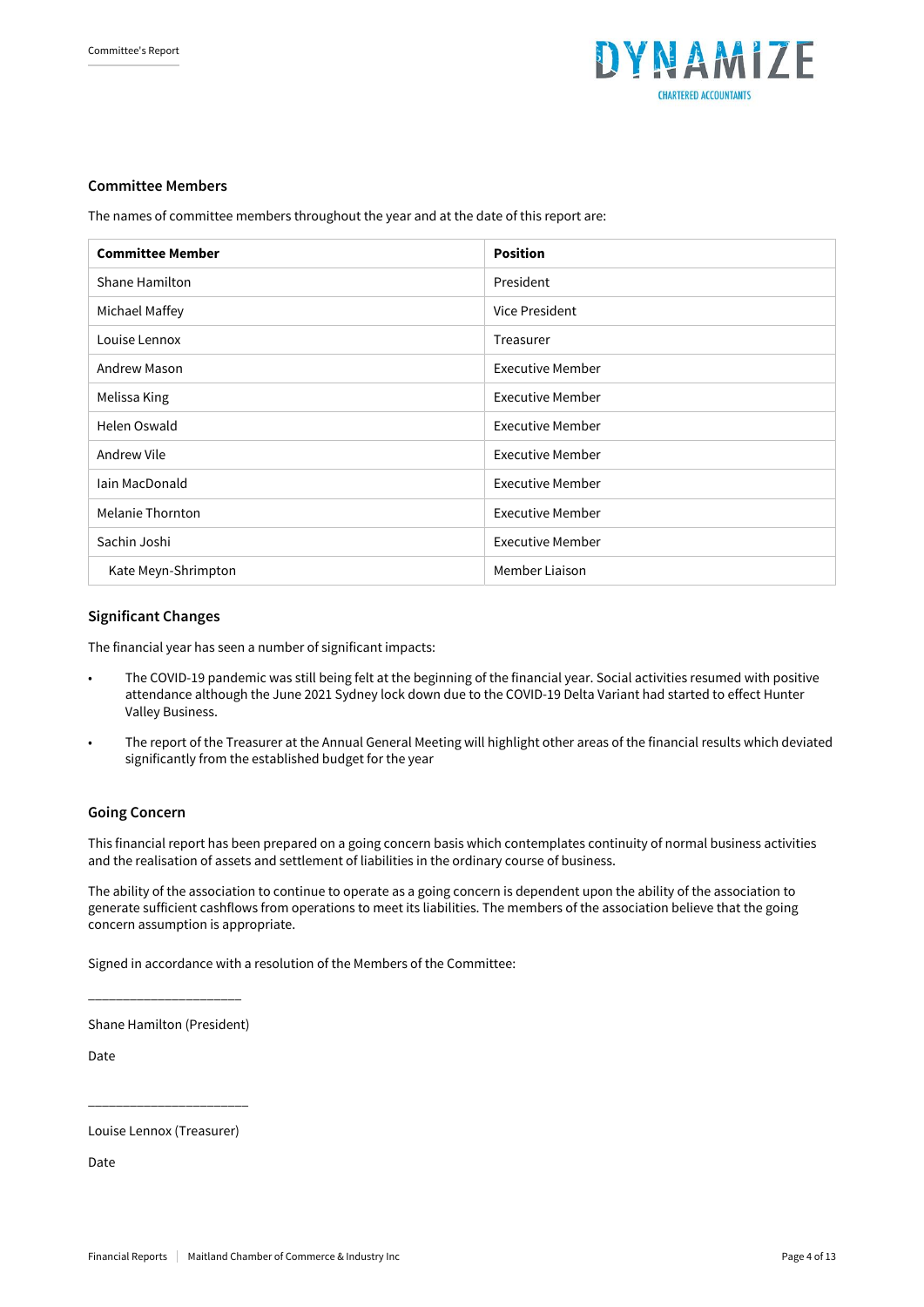

## **Income and Expenditure Statement**

### **Maitland Chamber of Commerce & Industry Inc For the year ended 30 June 2021**

|                                        | 2021                     | 2020   |
|----------------------------------------|--------------------------|--------|
| Income                                 |                          |        |
| <b>Administrative Services</b>         | 4,780                    | 1,440  |
| Grants - Operational                   | 4,000                    |        |
| Membership Fees                        | 46,854                   | 43,937 |
| <b>Function Income</b>                 |                          |        |
| <b>Function Ticket Sales</b>           | 35,923                   | 9,755  |
| Member Function Sponsorship            | 12,700                   | 2,000  |
| <b>Total Function Income</b>           | 48,623                   | 11,755 |
| <b>Total Income</b>                    | 104,257                  | 57,132 |
| <b>Gross Surplus</b>                   | 104,257                  | 57,132 |
| Other Income                           |                          |        |
| Interest Income                        | 32                       | 41     |
| Government Rebate - JobKeeper          | 13,500                   | 1,500  |
| Government Rebate - Cash Flow Boost    | 5,000                    | 15,000 |
| <b>Total Other Income</b>              | 18,532                   | 16,541 |
| Expenditure                            |                          |        |
| Advertising                            | 1,626                    | 1,578  |
| Annual Leave Provision Movement        | (219)                    |        |
| <b>Bank &amp; Merchant Fees</b>        | 156                      | 599    |
| <b>Meeting Expenses</b>                | 227                      |        |
| Computer & Internet Expenses           | 194                      | 570    |
| Depreciation                           | 3,345                    | 927    |
| <b>Function Expenses</b>               | 32,775                   | 9,118  |
| <b>Expensed Grants</b>                 | 4,000                    |        |
| Insurance                              | 254                      | 266    |
| Legal expenses                         | $\overline{\phantom{a}}$ | 47     |
| Membership Expenses                    | 390                      |        |
| Office Expenses                        | 352                      | 140    |
| Printing, Stationery & Postage         | 1,260                    | 525    |
| Subscriptions                          | 1,160                    | 1,225  |
| <b>Superannuation Contributions</b>    | 2,811                    | 2,315  |
| Telephone & Facsimile                  | 615                      | 731    |
| Wages and Salaries                     | 35,813                   | 29,408 |
| <b>Website Costs</b>                   | 3,362                    |        |
| Prior Year Adjustments                 | 1,997                    |        |
| <b>Total Expenditure</b>               | 90,117                   | 47,450 |
| <b>Current Year Surplus/ (Deficit)</b> | 32,673                   | 26,222 |

The accompanying notes form part of these financial statements. These statements should be read in conjunction with the attached compilation report.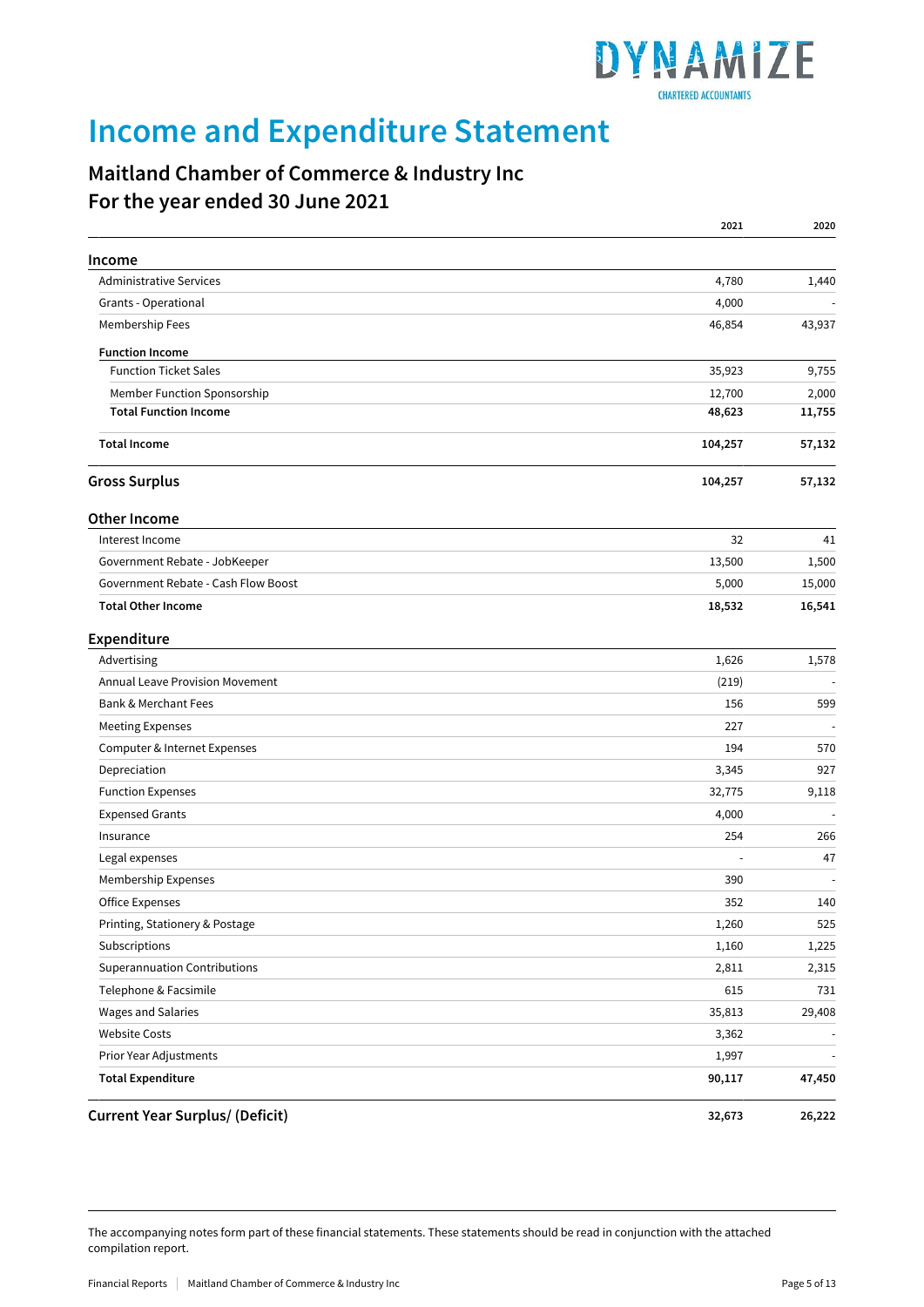

## **Assets and Liabilities Statement**

### **Maitland Chamber of Commerce & Industry Inc As at 30 June 2021**

|                                  | <b>NOTES</b>   | 30 JUN 2021    | 30 JUN 2020 |
|----------------------------------|----------------|----------------|-------------|
| Assets                           |                |                |             |
| <b>Current Assets</b>            |                |                |             |
| Cash and Cash Equivalents        | 2              | 58,568         | 22,730      |
| Trade and Other Receivables      | 3              | 26,369         | 25,109      |
| <b>Total Current Assets</b>      |                | 84,937         | 47,839      |
| <b>Non-Current Assets</b>        |                |                |             |
| Plant and Equipment and Vehicles | $\overline{4}$ | $\blacksquare$ | 1,228       |
| <b>Total Non-Current Assets</b>  |                | $\overline{a}$ | 1,228       |
| <b>Total Assets</b>              |                | 84,937         | 49,067      |
| Liabilities                      |                |                |             |
| <b>Current Liabilities</b>       |                |                |             |
| Trade and Other Payables         | 5              | 4,246          | 1,312       |
| Provisions                       | 6              | 1,965          | 2,184       |
| <b>Employee Entitlements</b>     | $\overline{7}$ | 861            | 378         |
| <b>Total Current Liabilities</b> |                | 7,071          | 3,873       |
| <b>Total Liabilities</b>         |                | 7,071          | 3,873       |
| <b>Net Assets</b>                |                | 77,866         | 45,193      |
| <b>Member's Funds</b>            |                |                |             |
| Capital Reserve                  |                | 77,866         | 45,193      |
| <b>Total Member's Funds</b>      |                | 77,866         | 45,193      |

The accompanying notes form part of these financial statements. These statements should be read in conjunction with the attached compilation report.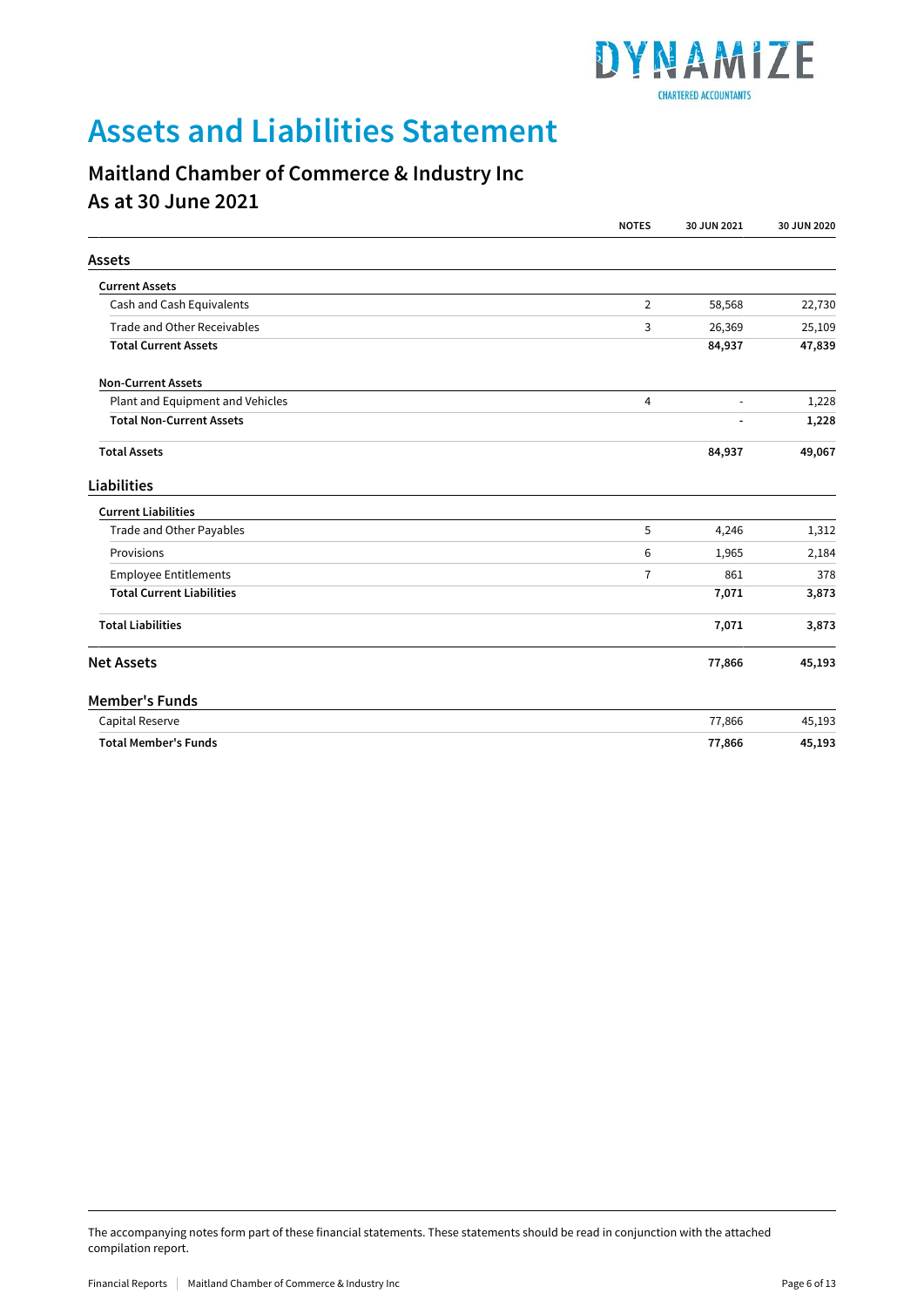

## **Notes to the Financial Statements**

### **Maitland Chamber of Commerce & Industry Inc For the year ended 30 June 2021**

#### **1. Summary of Significant Accounting Policies**

The committee has determined that the incorporated association is not a reporting entity because there are no users dependent on general purpose financial statements. This financial report is therefore a special purpose financial statement that has been prepared in order to satisfy the financial reporting requirements of the Associations Incorporation Reform Act 2012.

The financial statements have been prepared on an accruals basis and are based on historic costs and do not take into account changing money values or, except where stated specifically, current valuations of non-current assets.

The following significant accounting policies, which are consistent with the previous period unless stated otherwise, have been adopted in the preparation of these financial statements.

#### **Property, Plant and Equipment (PPE)**

Property, plant & Equipment are carried at cost less, where applicable, any accumulated depreciation.

The depreciable amount of all PPE is depreciated over the useful lives of the assets to the association commencing from the time the asset is held ready for use.

At the end of each reporting period, the committee reviews the carrying amounts of its tangible and intangible assets to determine whether there is any indication that those assets have been impaired. If such an indication exists, an impairment test is carried out on the asset by comparing the recoverable amount of the asset, being the higher of the asset's fair value less costs to sell and value in use, to the asset's carrying amount. Any excess of the asset's carrying amount over its recoverable amount is recognised in the income and expenditure statement.

#### **Employee Provisions**

Provision is made for the association's liability for employee benefits arising from services rendered by employees to the end of the reporting period. Employee provisions have been measured at the amounts expected to be paid when the liability is settled.

#### **Provisions**

Provisions are recognised when the association has a legal or constructive obligation, as a result of past events, for which it is probable that an outflow of economic benefits will result and that outflow can be reliably measured. Provisions are measured at the best estimate of the amounts required to settle the obligation at the end of the reporting period.

#### **Cash on Hand**

Cash on hand includes cash on hand, deposits held at call with banks, and other short-term highly liquid investments with original maturities of three months or less.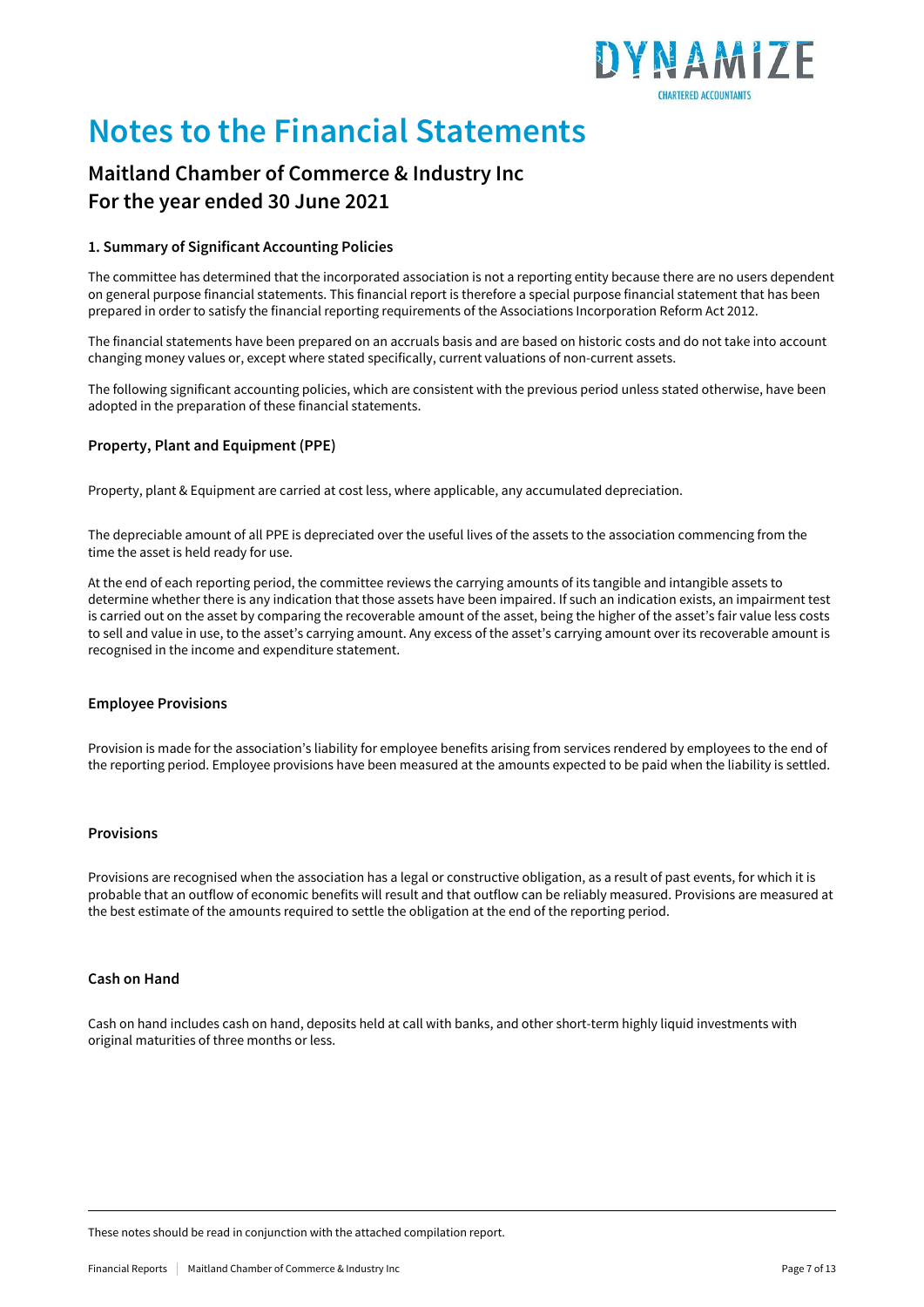

#### **Accounts Receivable and Other Debtors**

Accounts receivable and other debtors include amounts due from members as well as amounts receivable from donors. Receivables expected to be collected within 12 months of the end of the reporting period are classified as current assets. All other receivables are classified as non-current assets.

#### **Revenue and Other Income**

Revenue is measured at the fair value of the consideration received or receivable after taking into account any trade discounts and volume rebates allowed. For this purpose, deferred consideration is not discounted to present values when recognising revenue.

Interest revenue is recognised using cash method and is recognised upon receipt.

Grant and donation income is recognised when the entity obtains control over the funds, which is generally at the time of receipt.

If conditions are attached to the grant that must be satisfied before the association is eligible to receive the contribution, recognition of the grant as revenue will be deferred until those conditions are satisfied.

All revenue is stated net of the amount of goods and services tax.

#### **Goods and Services Tax (GST)**

Revenues, expenses and assets are recognised net of the amount of GST, except where the amount of GST incurred is not recoverable from the Australian Taxation Office (ATO). Receivablesand payables are stated inclusive of the amount of GST receivable or payable. The net amount ofGST recoverable from, or payable to, the ATO is included with other receivables or payables in theassets and liabilities statement.

#### **Prior Year Adjustments**

An amount of \$1,996.56 has been expensed from Prior years. This is due to missing items in the Data ledger bank feeds from 2018 and 2019.

#### **Accounts Payable and Other Payables**

Accounts payable and other payables represent the liability outstanding at the end of the reporting period for goods and services received by the association during the reporting period that remain unpaid. The balance is recognised as a current liability with the amounts normally paid within 30 days of recognition of the liability.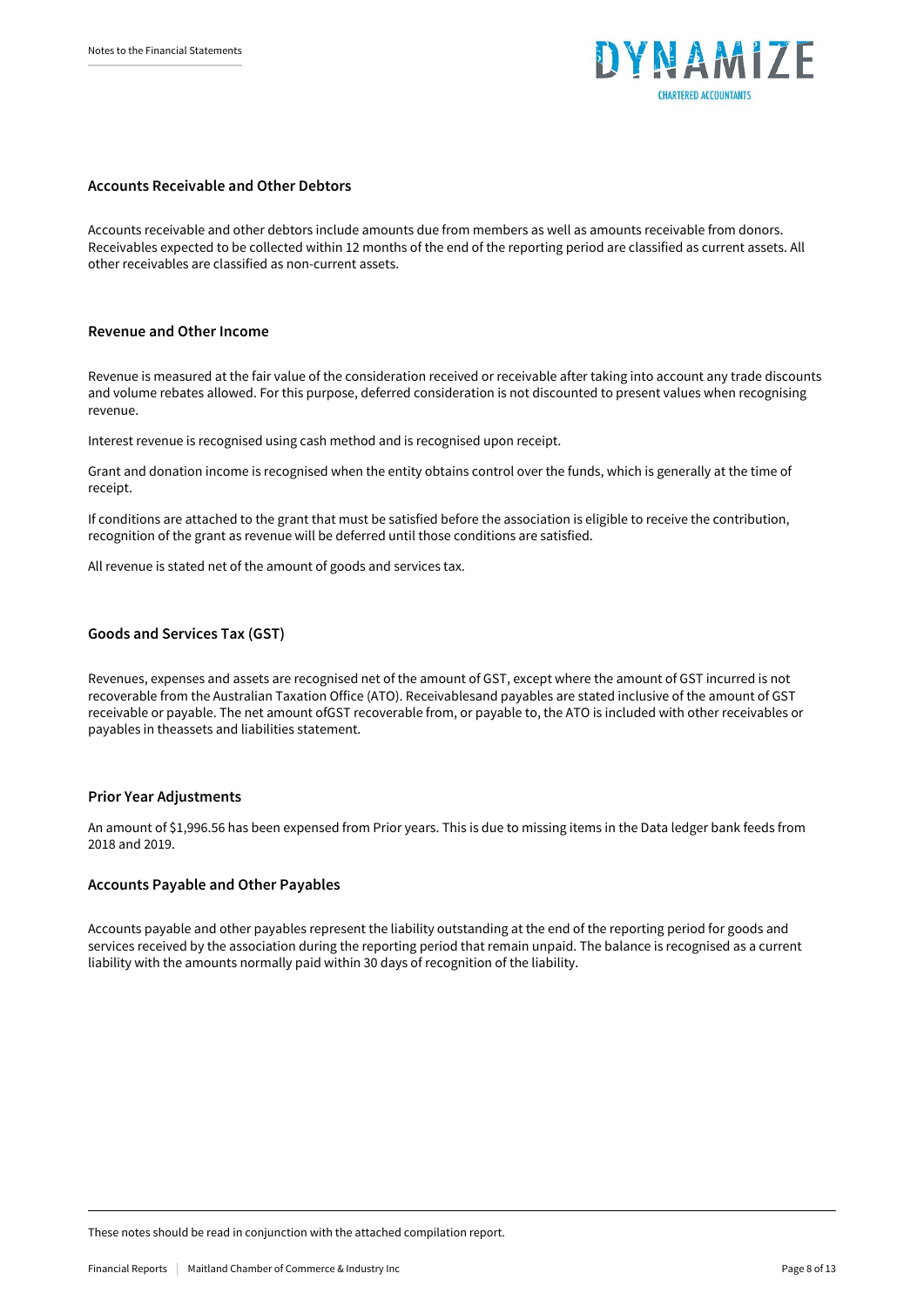

#### **Related Party Transactions**

#### Interest in Contracts

During the year the association did not enter into any contracts with Dynamize Pty Ltd to provide accounting and taxation services to the association. Louise Lennox, who is a committee member of the association, is also the managing director of Dynamize Pty Ltd. During the year \$0 was paid to Dynamize Pty Ltd for its services.

During the year the association entered into a contract with iSolve Pty Ltd trading as Kurl to provide website services to the association. Melanie King, who is a committee member of the association, is also the manager of iSolve Pty Ltd. During the year \$3,361.60 was paid to iSolve Pty Ltd for its services.

During the year the association entered into a contract with Jetco Pty Ltd trading as SJH Communication Solutions to provide computer and internet services to the association. Shane Hamilton, who is a committee member of the association, is also the managing director of Jetco Pty Ltd. During the year \$2,199.51 was paid to Jetco Pty Ltd for its services.

|                                                         | 2021                     | 2020    |
|---------------------------------------------------------|--------------------------|---------|
| 2. Cash on Hand                                         |                          |         |
| Cash Float                                              | 50                       | 50      |
| Maitland Mutual #100004162                              | 27,873                   | 11,981  |
| Maitland Mutual #1000051571                             | 30,645                   | 10,699  |
| <b>Total Cash on Hand</b>                               | 58,568                   | 22,730  |
|                                                         | 2021                     | 2020    |
| 3. Trade and Other Receivables                          |                          |         |
| <b>Trade Receivables</b>                                |                          |         |
| <b>Accounts Receivable</b>                              | 26,369                   | 20,109  |
| <b>Total Trade Receivables</b>                          | 26,369                   | 20,109  |
| <b>Other Receivables</b>                                |                          |         |
| <b>Sundry Debtors</b>                                   | $\blacksquare$           | 5,000   |
| <b>Total Other Receivables</b>                          |                          | 5,000   |
| <b>Total Trade and Other Receivables</b>                | 26,369                   | 25,109  |
|                                                         | 2021                     | 2020    |
| 4. Plant and Equipment                                  |                          |         |
| <b>Office &amp; Computer Equipment</b>                  |                          |         |
| Office & Computer Equipment at Cost                     | 2,117                    | 5,596   |
| Accumulated Depreciation of Office & Computer Equipment | (2, 117)                 | (5,064) |
| <b>Fixed Assets</b>                                     |                          | 696     |
| <b>Total Office &amp; Computer Equipment</b>            |                          | 1,228   |
| <b>Total Plant and Equipment</b>                        | $\overline{\phantom{a}}$ | 1,228   |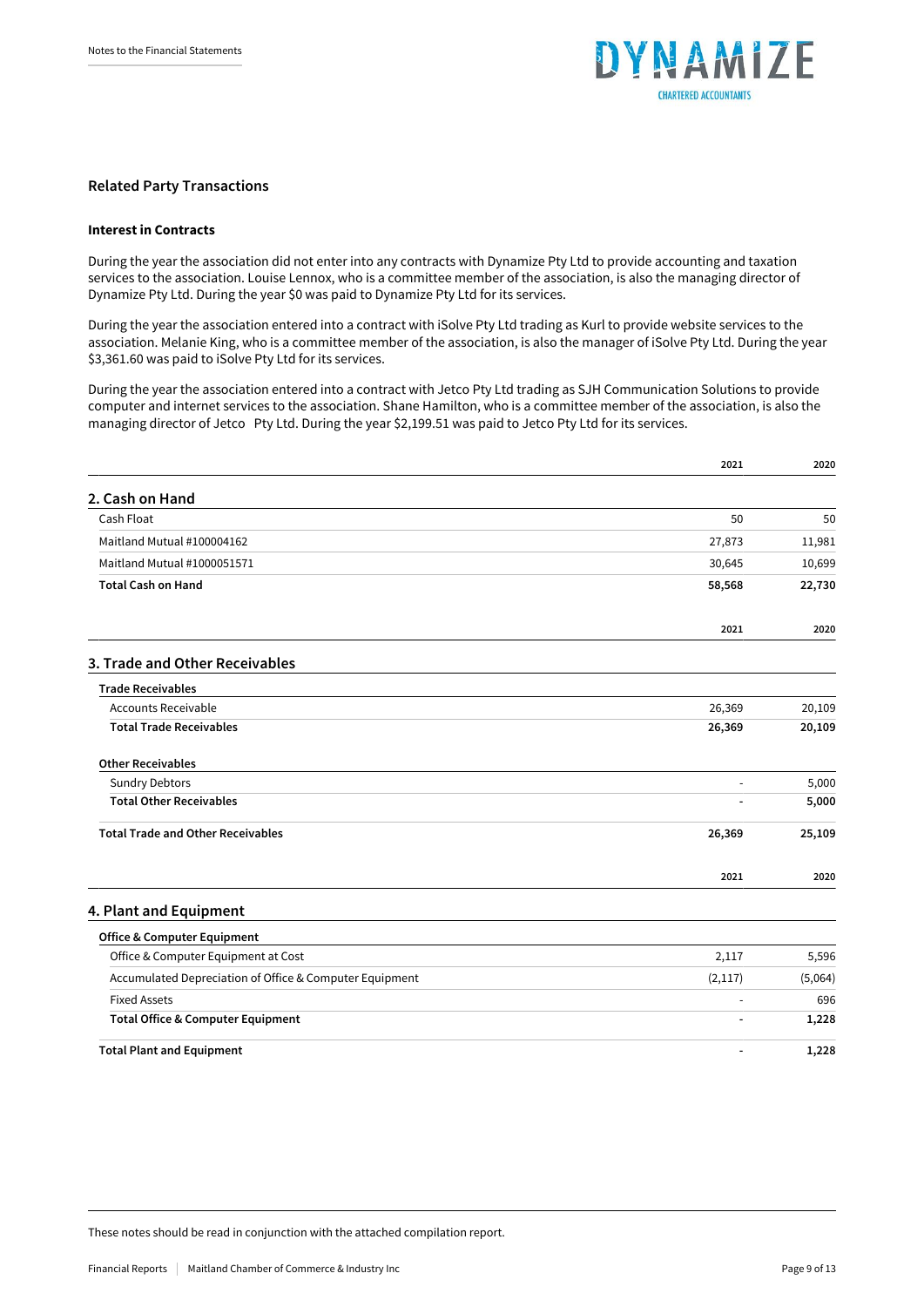

|                                       | 2021  | 2020  |
|---------------------------------------|-------|-------|
| 5. Trade and Other Payables           |       |       |
| <b>Trade Payables</b>                 |       |       |
| Accounts Payable                      | 3,158 | 246   |
| <b>Total Trade Payables</b>           | 3,158 | 246   |
| <b>Other Payables</b>                 |       |       |
| PAYG Withholdings Payable             | 1,088 | 1,066 |
| <b>Total Other Payables</b>           | 1,088 | 1,066 |
| <b>Total Trade and Other Payables</b> | 4,246 | 1,312 |
|                                       | 2021  | 2020  |
| <b>6. Provisions</b>                  |       |       |
| Provision for Annual Leave            | 1,965 | 2,184 |
| <b>Total Provisions</b>               | 1,965 | 2,184 |
|                                       | 2021  | 2020  |
| 7. Employee Entitlements              |       |       |
| Superannuation Payable                | 861   | 378   |
| <b>Total Employee Entitlements</b>    | 861   | 378   |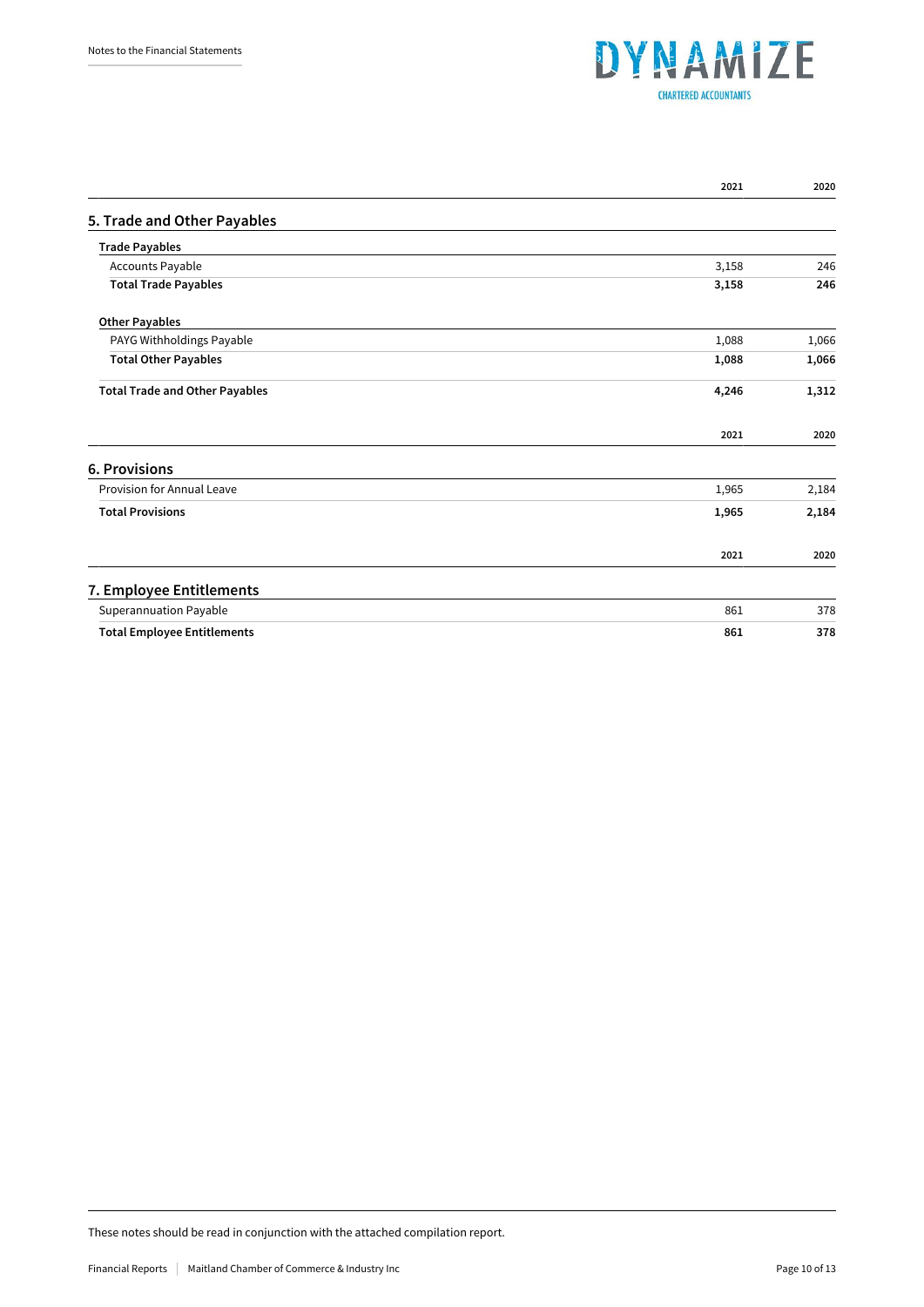

## **Movements in Equity**

### **Maitland Chamber of Commerce & Industry Inc For the year ended 30 June 2021**

|                          | 2021                     | 2020   |
|--------------------------|--------------------------|--------|
| <b>Equity</b>            |                          |        |
| Opening Balance          | 45,193                   | 19,675 |
| Increases                |                          |        |
| Profit for the Period    | 32,673                   | 26,222 |
| <b>Retained Earnings</b> | $\overline{\phantom{a}}$ | (704)  |
| <b>Total Increases</b>   | 32,673                   | 25,518 |
| <b>Total Equity</b>      | 77,866                   | 45,193 |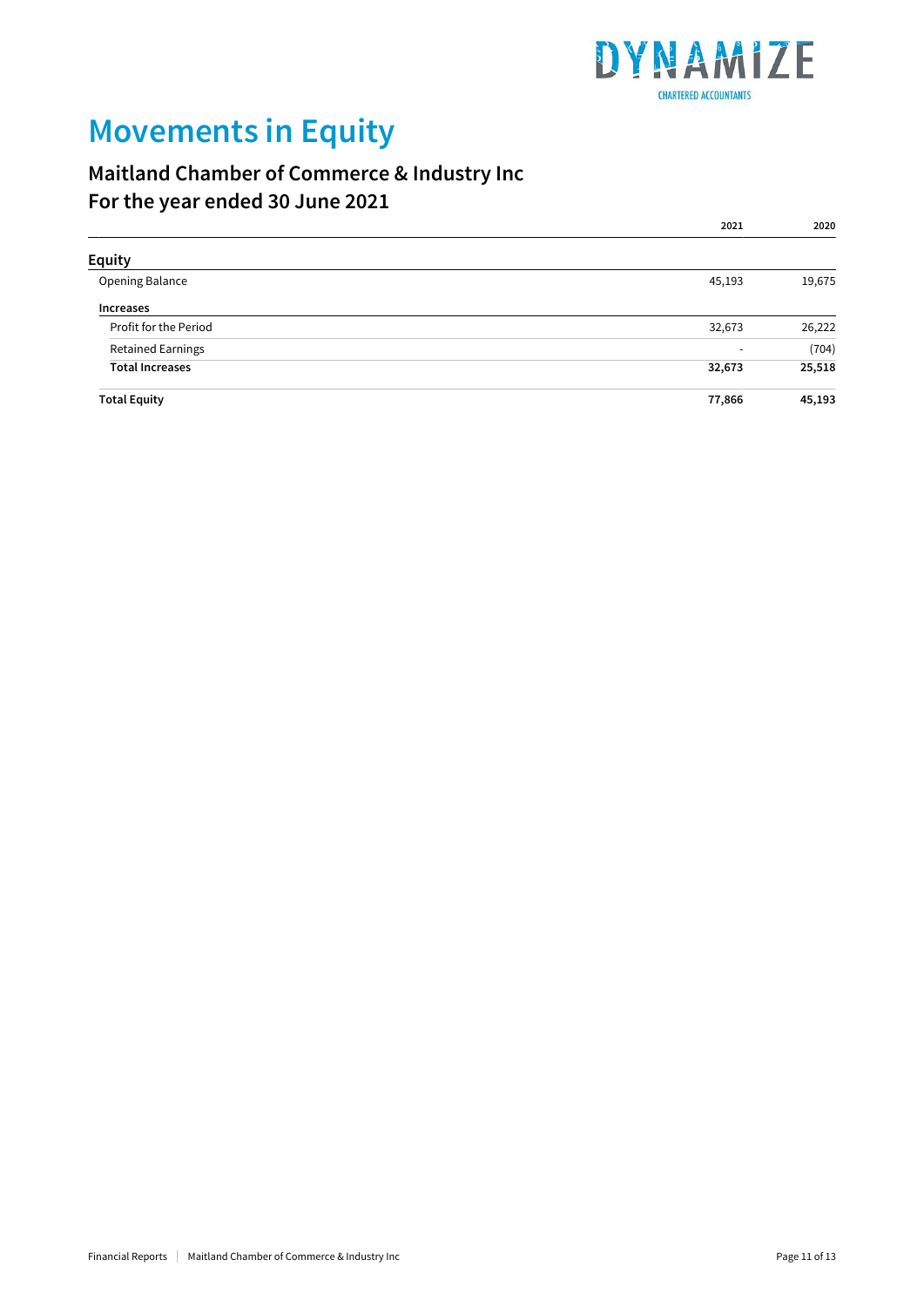

## **Committee Declaration**

### **Maitland Chamber of Commerce & Industry Inc For the year ended 30 June 2021**

#### **Annual Statements Give True and Fair View of Financial Position and Performance of the Association**

The executive members of the committee have determined that Maitland Chamber of Commerce & Industry Inc is not a reporting entity and that this special purpose financial report should be prepared in accordance with the accounting policies outlined in Note 1 to the financial statements.

The committee declare that :

- 1. The financial statements and notes, as set out herein present a true and fair view of the financial position and performance of Maitland Chamber of Commerce & Industry Inc during and at the end of the financial year of the association ending on 30 June 2021.
- 2. In the committee's opinion there are reasonable grounds to believe that the association will be able to pay its debts as and when they become due and payable

This declaration is made in accordance with a resolution of the board of committees of Maitland Chamber of Commerce & Industry Inc

Dated: